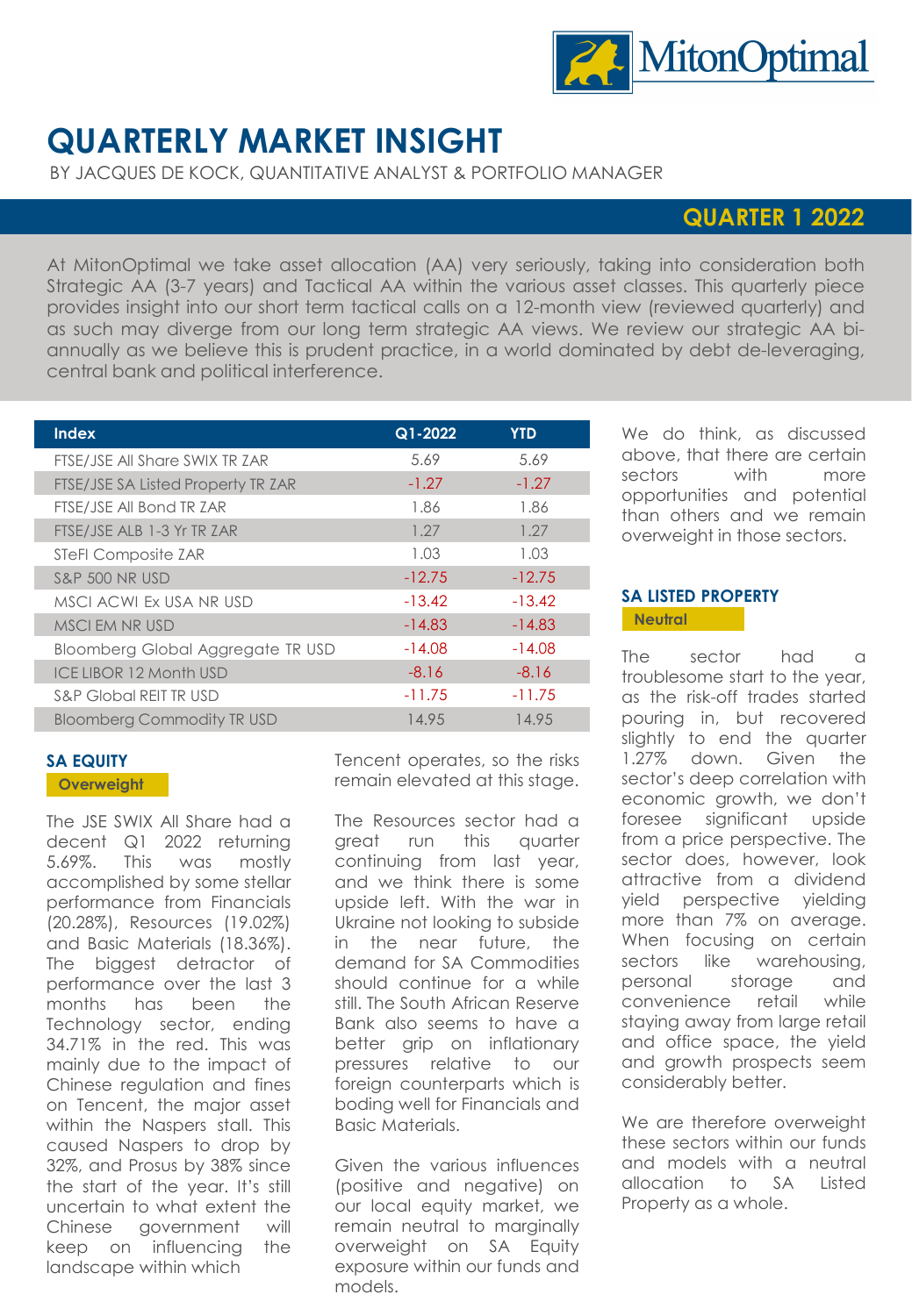#### **SA FIXED INTEREST**

#### **Neutral**

This is the asset class that we are most bullish on. The JSE All Bond Index returned just short of 2% over the last quarter and we feel that there is more upside potential in the months to come. We have seen foreign investors getting into our equity market during the last month, but not so much into our bond market yet. Real yields on our medium to long term government bonds look very attractive and we expect rating agencies to have a more stable outlook on our debt going forward.

There is some risk in longer duration bonds with the SARB looking to hike rates back to pre-COVID levels, but we feel that most of that risk is already priced in. Our economy is also looking to benefit from the commodity demand for quite a while and will probably keep our net trade surplus going strong for the foreseeable future. All these factors play into our overweight allocation on SA Bonds with us looking to implement a barbell strategy in both our funds and models. We are still uncomfortable with SA Corporate Bond exposure and wary of the risks involved.

#### **SA CASH**

#### **Overweight**

Cash is generally a risk mitigator or "place holder" with our funds and models and our current allocation is no exception. With a strong Rand, trade surplus and net inflows from foreign investors, we feel comfortable with SA Cash exposure where we find a lack of opportunities in other asset classes.

This has placed us in good stead the last quarter where a general underweight in foreign exposure and overweight in SA Cash paid off handsomely.

We are keeping to a marginally overweight exposure on SA Cash, given the ZAR strength and pressure on risk assets resulting in an underweight allocation in some models.

## **GLOBAL EQUITIES Underweight**

Since late last year we have been reducing exposure to Global Equities in favour of local risk assets. We have been skeptical on valuations and fundamentals for a while now, especially on US equities. The three broad categories that we focus on all underperformed in the last three months, mostly because of the risk-off market created by the war in Ukraine and fears of a global recession looming.

Emerging Markets bore the brunt of this ending the quarter down 14%. This was dominated by Russian assets, however, with the positive contributions from South Africa and Brazil unable to negate the outlier negative effect. We are seeing some opportunities in the Emerging Market sector, although we are still skeptical on Russian assets.

After a meaningful pullback in prices from the S&P500 (- 12.75%) and the Developed Markets excluding the US (- 13.42%), we are seeing some opportunities. Again, the volatility created by the war, inflationary pressures and recession scares are to blame for most of the underperformance.

Within the S&P500, the pullback also seemed fitting given the bloated valuations reached by the end of 2021. We still feel that the valuations of most of the S&P500 counters looks a bit high, but we are generally more at ease with the current situation.

Our underweight allocation to global equity during this quarter added considerably to the performance of our funds and models. We are still skeptical on some areas going into quarter two, but generally feel more comfortable with a neutral allocation versus 3 months ago.

# **GLOBAL FIXED INTEREST**

**Underweight**

With global interest rates still very low relative to history and inflation on the rise, we have been skeptical on Global Fixed Interest for quite a while. Over the last three months Global Bonds (Bloomberg Global Aggregate Index) have returned -14.08% in Rand terms. This is in part because of the Rand's strength, but mostly because of fears of run-away inflation and a global recession. With central banks across the globe being more hawkish in nature, there might still be more pain to be felt.

As with our Global Equity allocation, an underweight stance had a positive effect on our models on aggregate. Our stance is more positive going forward, but still marginally underweight.